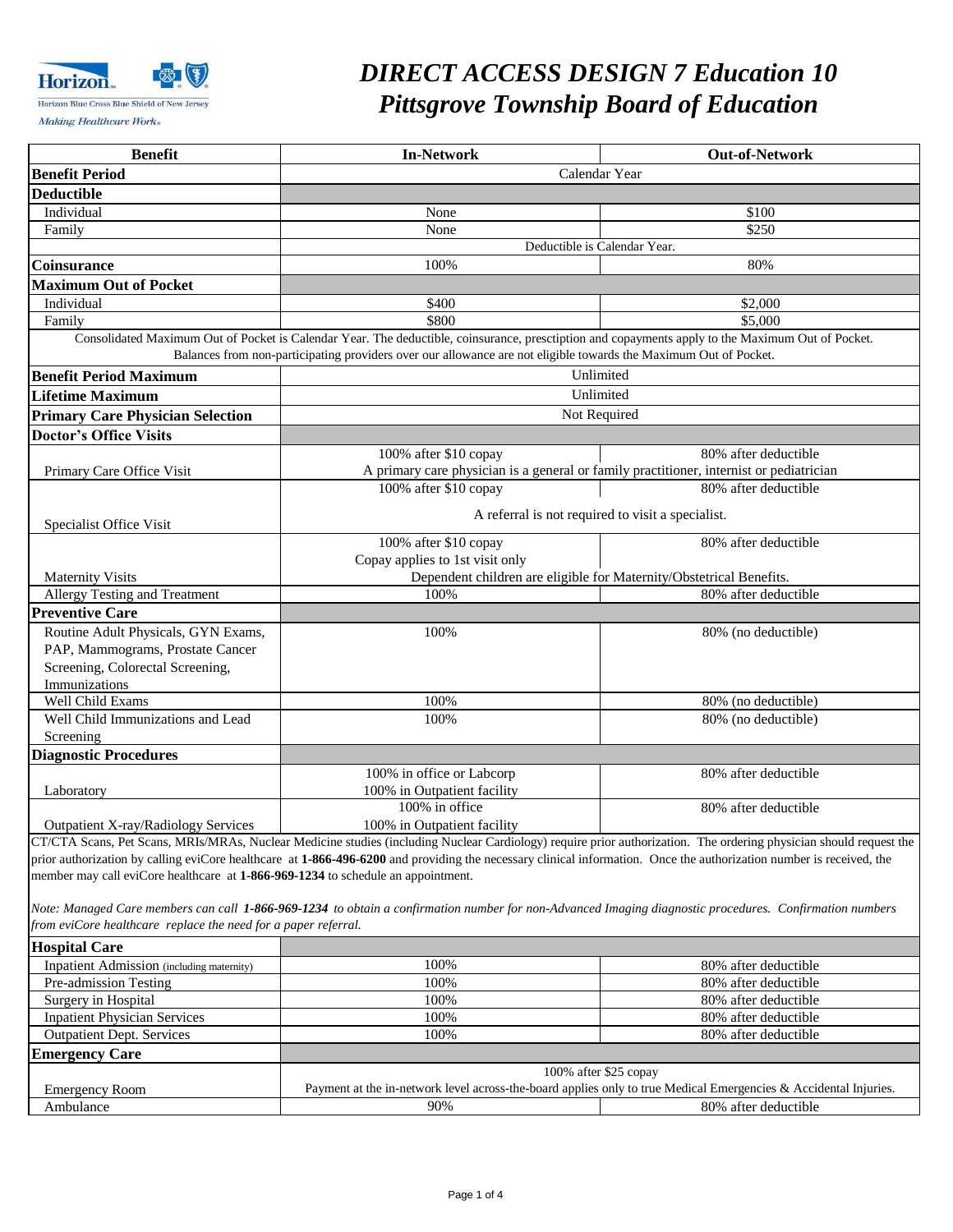

# *DIRECT ACCESS DESIGN 7 Education 10 Pittsgrove Township Board of Education*

| <b>Outpatient Surgery</b>                      |                                                                                                                                                                                                                       |                                                                                    |  |
|------------------------------------------------|-----------------------------------------------------------------------------------------------------------------------------------------------------------------------------------------------------------------------|------------------------------------------------------------------------------------|--|
| <b>Hospital Outpatient Surgery</b>             | 100%                                                                                                                                                                                                                  | 80% after deductible                                                               |  |
| Surgery in an Ambulatory SurgiCenter           | 100%                                                                                                                                                                                                                  | 80% after deductible                                                               |  |
|                                                | Services performed at a non-participating ambulatory surgery center are reimbursed at                                                                                                                                 |                                                                                    |  |
|                                                | Horizon BCBSNJ's Payment Allowance and therefore may result in significant out of pocket costs.                                                                                                                       |                                                                                    |  |
| <b>Mental Health Services</b>                  |                                                                                                                                                                                                                       |                                                                                    |  |
| Inpatient                                      | 100%                                                                                                                                                                                                                  | 80% after deductible                                                               |  |
| Outpatient department                          | 100%                                                                                                                                                                                                                  | 80% after deductible                                                               |  |
| Office setting                                 | 100% after \$10 copay                                                                                                                                                                                                 | 80% after deductible                                                               |  |
| <b>Substance Abuse Services</b>                |                                                                                                                                                                                                                       |                                                                                    |  |
| Inpatient                                      | 100%                                                                                                                                                                                                                  | 80% after deductible                                                               |  |
| Outpatient department                          | 100%                                                                                                                                                                                                                  | 80% after deductible                                                               |  |
| Office setting                                 | 100% after \$10 copay                                                                                                                                                                                                 | 80% after deductible                                                               |  |
| <b>Alcohol Abuse Services</b>                  |                                                                                                                                                                                                                       |                                                                                    |  |
| Inpatient                                      | 100%                                                                                                                                                                                                                  | 80% after deductible                                                               |  |
| Outpatient department                          | 100%                                                                                                                                                                                                                  | 80% after deductible                                                               |  |
| Office setting                                 | 100% after \$10 copay                                                                                                                                                                                                 | 80% after deductible                                                               |  |
|                                                | Inpatient and Outpatient Mental Health/Substance Abuse/Alcoholism Services must be coordinated through                                                                                                                |                                                                                    |  |
|                                                | Horizon Behavioral Health at 1-800-626-2212.                                                                                                                                                                          |                                                                                    |  |
| <b>Other Services</b>                          |                                                                                                                                                                                                                       |                                                                                    |  |
| Acupuncture                                    | 100%                                                                                                                                                                                                                  | 80% after deductible                                                               |  |
| <b>Bariatric Surgery</b>                       | 100%                                                                                                                                                                                                                  | 80% after deductible                                                               |  |
| Diabetic Education                             | 100% after office copay                                                                                                                                                                                               | 80% after deductible                                                               |  |
| Diabetic Supplies                              | 90%                                                                                                                                                                                                                   | 80% after deductible                                                               |  |
| Durable Medical Equipment                      | 90%                                                                                                                                                                                                                   | 80% after deductible                                                               |  |
| Home Health Care                               | 100%                                                                                                                                                                                                                  | 80% after deductible                                                               |  |
| Hospice Care                                   | 100%                                                                                                                                                                                                                  | 80% after deductible                                                               |  |
|                                                | 100% after office copay                                                                                                                                                                                               | 80% after deductible                                                               |  |
| Infertility (including in-vitro fertilization) | Limited to 4 egg retrievals per lifetime                                                                                                                                                                              |                                                                                    |  |
|                                                | 100% after \$10 copay                                                                                                                                                                                                 | 80% after deductible                                                               |  |
| <b>Nutritional Counseling</b>                  |                                                                                                                                                                                                                       | Limited to 3 visits per benefit period                                             |  |
| <b>Orthotics and Prosthetics</b>               | 100% after \$10 copay                                                                                                                                                                                                 | 80% after deductible                                                               |  |
| Physical Rehabilitation Facility Inpatient     | 100%                                                                                                                                                                                                                  | 80% after deductible                                                               |  |
| Services                                       |                                                                                                                                                                                                                       |                                                                                    |  |
|                                                | 100%                                                                                                                                                                                                                  | 80% after deductible                                                               |  |
| <b>Private Duty Nursing</b>                    |                                                                                                                                                                                                                       | Unlimited                                                                          |  |
| Short-term Therapies:                          |                                                                                                                                                                                                                       |                                                                                    |  |
| Physical, Occupational, Speech,                |                                                                                                                                                                                                                       |                                                                                    |  |
| Respiratory                                    | 100% after \$10 copay                                                                                                                                                                                                 | 80% after deductible                                                               |  |
| Skilled Nursing Facility/Extended Care         | $100\%$ up to $120$ days                                                                                                                                                                                              | 80% after deductible up to 60 days                                                 |  |
| Center                                         |                                                                                                                                                                                                                       | The overall maximum per benefit period is 120 days combined in and out of network. |  |
| Therapeutic Manipulation                       | 100% after office copay                                                                                                                                                                                               | 80% after deductible                                                               |  |
| (Chiropractic Care)                            |                                                                                                                                                                                                                       | 30 visit maximum per benefit period                                                |  |
| Vision - Routine Eye Exam                      | 100% after \$10 copay<br>Not Covered                                                                                                                                                                                  |                                                                                    |  |
| Vision Hardware                                | Not Covered                                                                                                                                                                                                           |                                                                                    |  |
| Telemedicine                                   | 100% after \$15 copay<br>Not Covered                                                                                                                                                                                  |                                                                                    |  |
| <b>Prescription Drugs</b>                      |                                                                                                                                                                                                                       | 90% MMRx - ToSale                                                                  |  |
| Eligibility                                    | Dependent children, including full-time students are covered until the end of the calendar year in which they                                                                                                         |                                                                                    |  |
|                                                | reach the age of 26. Handicapped dependents are covered beyond the child removal age, if the handicap<br>occurred prior to the age of 26. Under certain conditions, coverage may be extended for qualified dependents |                                                                                    |  |
|                                                |                                                                                                                                                                                                                       |                                                                                    |  |
|                                                | up to age 31.                                                                                                                                                                                                         |                                                                                    |  |
|                                                |                                                                                                                                                                                                                       |                                                                                    |  |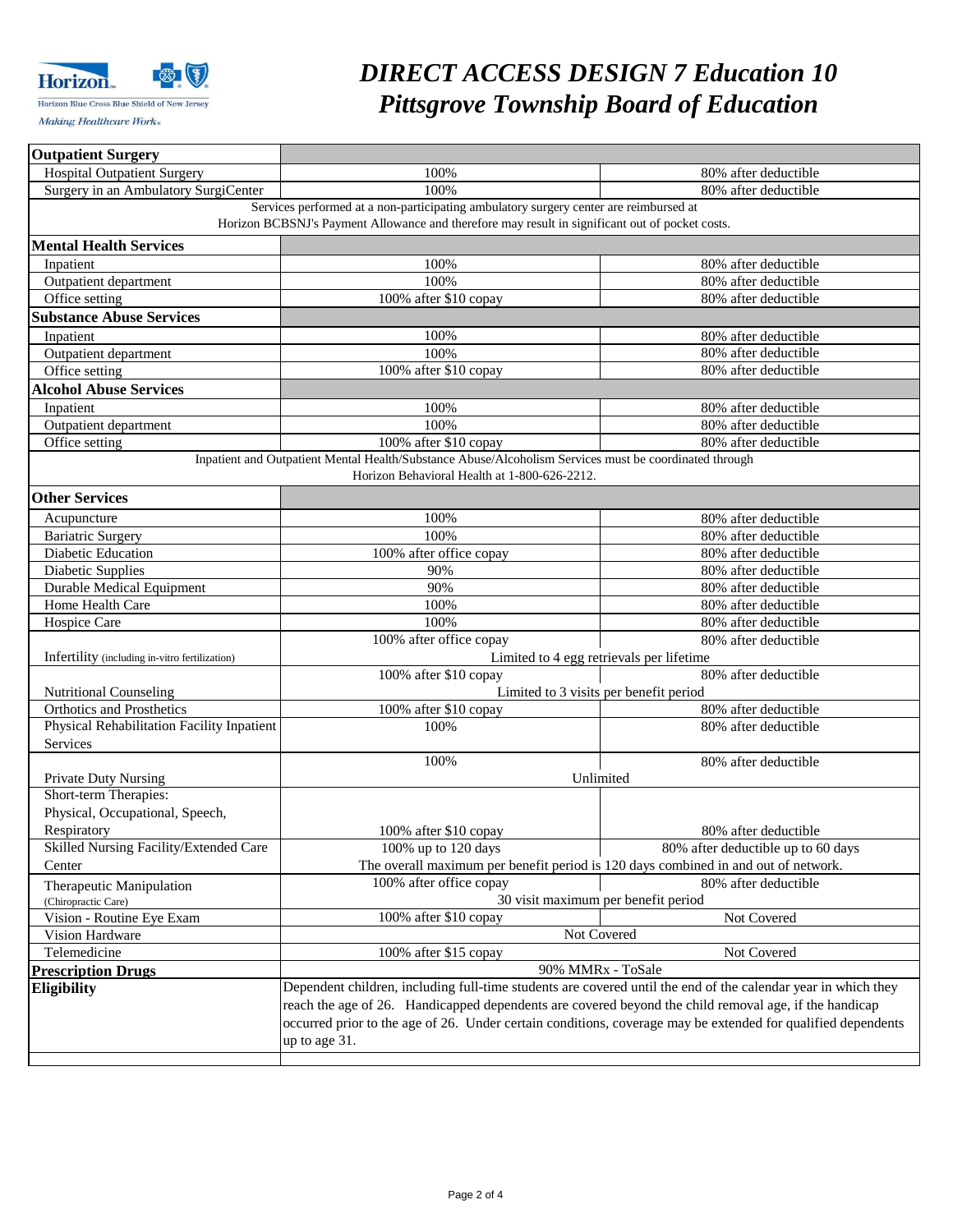

## *DIRECT ACCESS DESIGN 7 Education 10 Pittsgrove Township Board of Education <i>Making Healthcare Works Pittsgrove Township Board of Education*

| <b>Pre-Existing Conditions</b> | Not Applicable                                                                                                    |  |
|--------------------------------|-------------------------------------------------------------------------------------------------------------------|--|
|                                |                                                                                                                   |  |
| <b>Grandfathered</b>           | Not Applicable                                                                                                    |  |
|                                |                                                                                                                   |  |
| <b>Prior Authorization</b>     | Some services/procedures require prior authorization. For a complete list, contact our customer service number    |  |
|                                | at 1-800-355-BLUE (2583) or refer to our website at www.HorizonBlue.com.                                          |  |
|                                |                                                                                                                   |  |
| 124/7 Nurse Line               | 24/7 Nurse Line is a health information service that includes a toll free 24 hour health information line staffed |  |
|                                | by registered nurses. 24/7 Nurse Line nurses do not diagnose or recommend any treatment. Instead, they            |  |
|                                | provide the member with the necessary health information needed to make informed medical decisions. This          |  |
|                                | helps members determine if their health ailment requires a doctor's visit.                                        |  |

You can save money when you choose to receive care from providers that participate in the Horizon BCBSNJ networks. When you use participating hospitals or other medical facilities or doctors, you generally only pay your copayment and any applicable in-network coinsurance or deductible. Generally, if you have services performed at an out of network facility or by an out of network provider, your out of network benefits will apply. This means that you will be responsible for amounts exceeding Horizon BCBSNJ's allowable reimbursement for that particular service and this may result in significant out of pocket costs. You will be responsible to pay for this amount directly to the non-participating hospital, ambulatory surgery center or provider. By using our Horizon-BCBSNJ network providers, you keep your health care costs down.

Please note that the benefit highlights are provided for informational purposes. Horizon BCBSNJ makes every effort to provide clear and accurate information pertaining to these benefit highlights. However, because Horizon BCBSNJ generally expects continued guidance from regulators on issues pertaining to Federal health care reform, the information that has been provided is subject to change. Horizon BCBSNJ will provide notice of such changes to members pursuant to State and Federal requirements.

This summary highlights the major features of your health benefit program. It is not a contract and some limitations and exclusions may apply. Payment of benefits is subject solely to the terms of the contract. Please refer to your benefit booklet for more information.

Services and products provided by Horizon Blue Cross Blue Shield of New Jersey, an independent licensee of the Blue Cross and Blue Shield Association. ® Registered marks of the Blue Cross and Blue Shield Association. ®´ and SM Registered and service marks of Horizon Blue Cross Blue Shield of New Jersey. **©** 2008 Horizon Blue Cross Blue Shield of New Jersey Three Penn Plaza East, Newark, New Jersey 07105